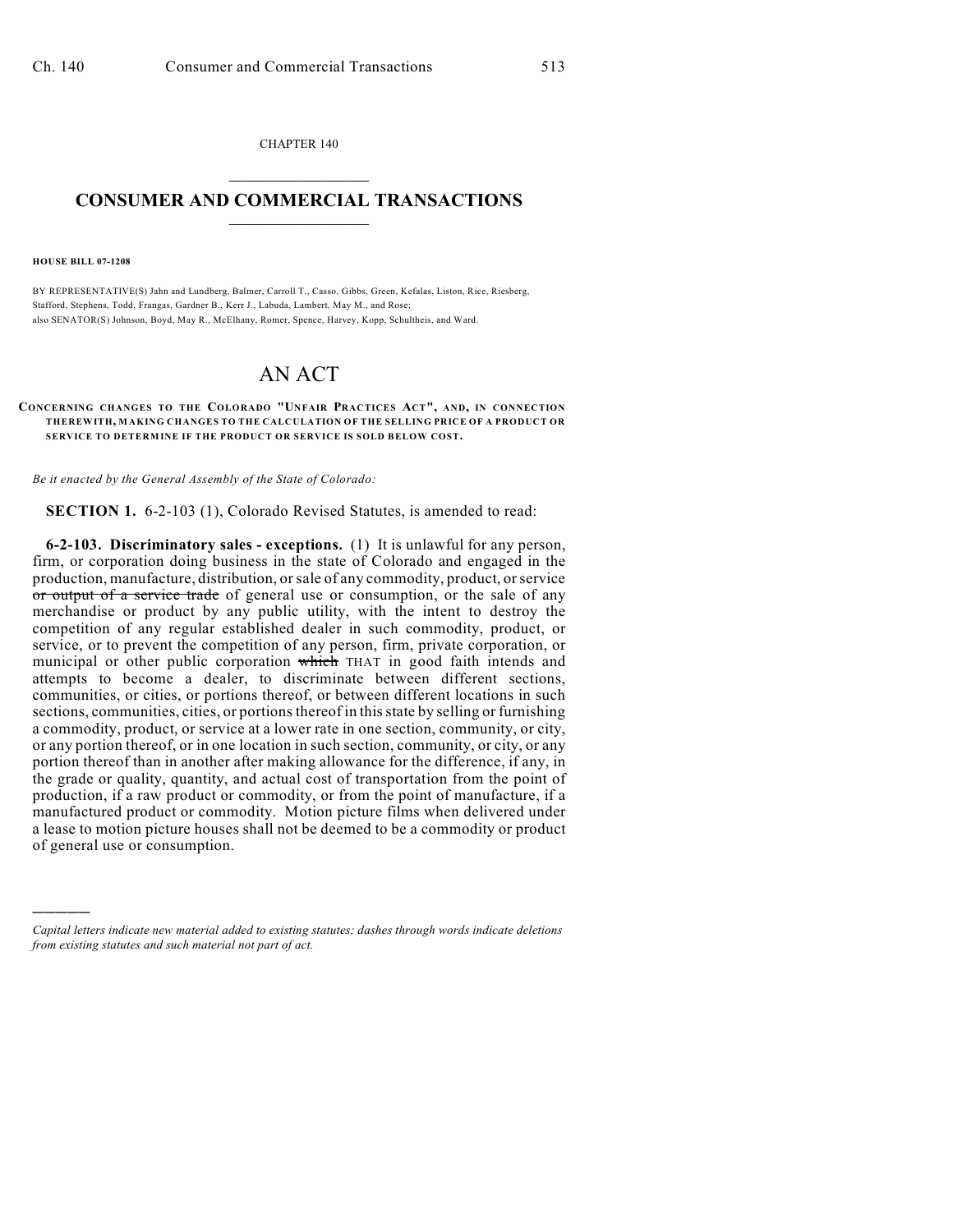**SECTION 2.** 6-2-105 (1) and (2), Colorado Revised Statutes, are amended to read:

**6-2-105. Unlawful to sell below cost.** (1) (a) It is unlawful for any person, partnership, firm, corporation, joint stock company, or other association engaged in business within this state to sell, offer for sale, or advertise for sale any article or product or service or output of a service trade for less than the cost thereof to such vendor, or give, offer to give, or advertise the intent to give away any article or product or service or output of a service trade for the purpose of injuring competitors and destroying competition. A vendor who violates this section is guilty of a misdemeanor and, upon conviction thereof, shall be subject to the penalties provided in section 6-2-116.

(b) It is unlawful for any person, partnership, firm, corporation, joint stock company, or other association engaged in business within this state to engage in a pattern of selling, offering for sale, or advertising for sale motor fuel for less than the cost thereof to such vendor, when such pattern has the effect of injuring one or more competitors or destroying competition. A vendor who violates this paragraph (b) is guilty of a misdemeanor and, upon conviction thereof, shall be subject to the penalties provided in section 6-2-116.

(2) "Cost", as applied to production, includes the cost of raw materials, labor, and all overhead expenses of the producer; and as applied to distribution "cost" means the invoice or replacement cost, whichever is lower, of the article or product to the distributor and vendor plus the cost of doing business by said distributor and vendor.

**SECTION 3.** 6-2-106, Colorado Revised Statutes, is amended to read:

**6-2-106. How cost established.** In establishing the cost of a given article or product to the distributor and vendor, the invoice cost of said article or THE product purchased at a forced, bankrupt, closeout sale, or other sale outside of the ordinary channels of trade may not be used as a basis for justifying a price lower than one based upon the replacement cost as of date of said sale of said article or THE product replaced through the ordinary channels of trade, unless said article or THE product is kept separate from goods purchased in the ordinary channels of trade and unless said article or THE product is advertised and sold as merchandise purchased at a forced, bankrupt, closeout sale, or by means other than through the ordinary channels of trade. The advertising shall state the conditions under which said goods were purchased and the quantity of such merchandise to be sold or offered for sale.

**SECTION 4.** 6-2-110 (1) (d), Colorado Revised Statutes, is amended to read:

**6-2-110. When provisions not applicable.** (1) The provisions of sections 6-2-105 to 6-2-107 shall not apply to any sale made:

(d) In an endeavor made in good faith to meet the  $\frac{1}{2}$  prices of a competitor selling the same article or product or service or output of a service trade, in the same locality or trade area.

**SECTION 5.** 6-2-113, Colorado Revised Statutes, is amended to read: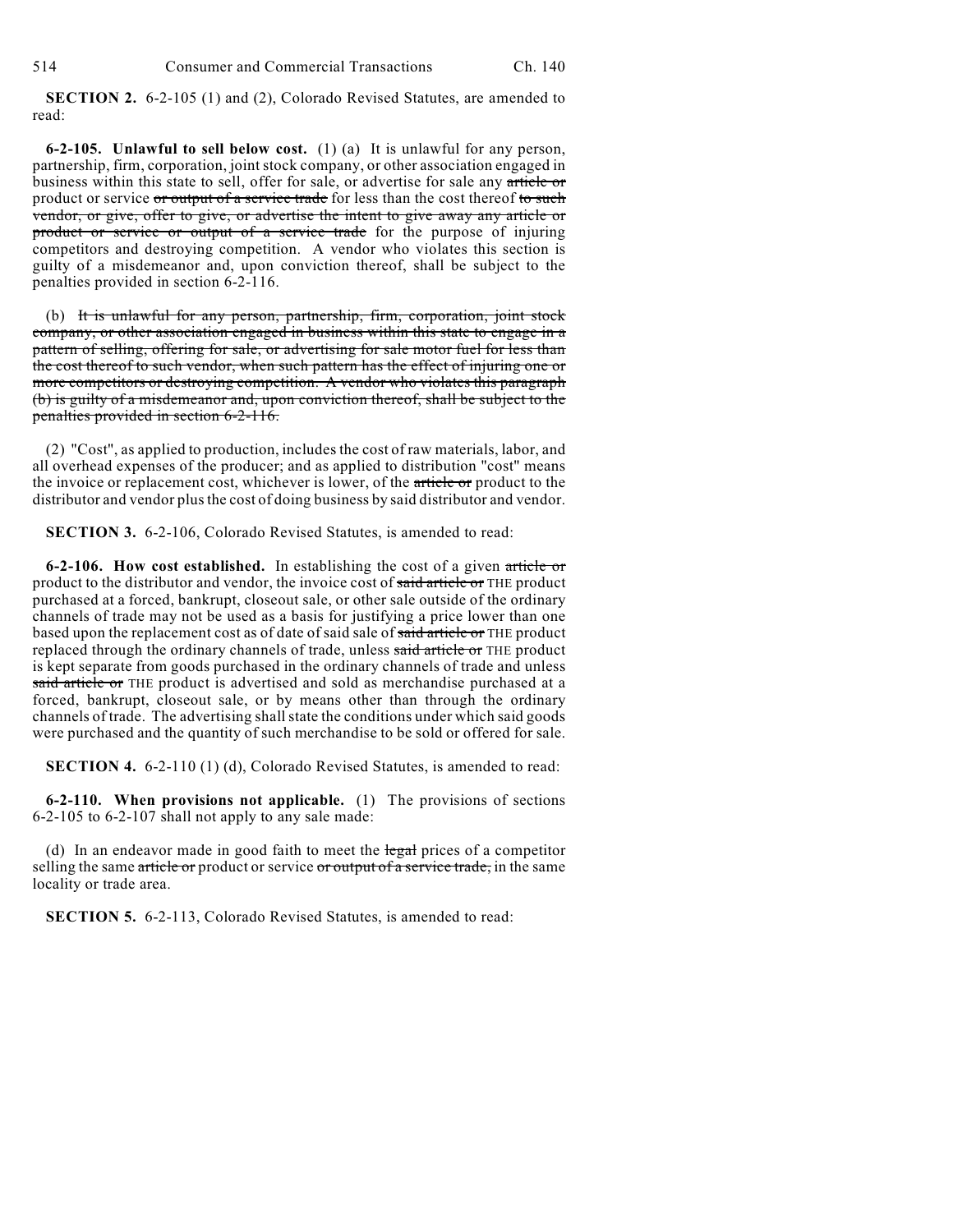**6-2-113. Selling below cost.** For the purpose of preventing evasion of the provisions of this article in all sales involving more than one item or commodity and in all sales involving the giving of any concession of any kind, whether it be coupons or otherwise, the vendors' or distributors' selling price shall not be below the cost of all articles, products, commodities, and concessions included in such transactions. FOR THE PURPOSES OF THIS ARTICLE, IN ALL SALES INVOLVING MORE THAN ONE PRODUCT OR SERVICE AND IN ALL SALES INVOLVING THE GIVING OF ANY CONCESSION OF ANY KIND, THE COMBINED TOTAL SELLING PRICE OF ALL PRODUCTS OR SERVICES SHALL BE COMPARED TO THE COMBINED TOTAL COST OF ALL PRODUCTS OR SERVICES INVOLVED IN THE SALES TO DETERMINE WHETHER THE VENDOR OR DISTRIBUTOR IS SELLING BELOW COST.

**SECTION 6. Repeal.** 6-2-115, Colorado Revised Statutes, is repealed as follows:

**6-2-115. Evidence to establish legal price.** (1) For purposes of obtaining an injunction or restraining order, it shall constitute a sufficient prima facie showing of a violation of this article to show that the defendant has sold goods at retail at a price equal to or lower than the wholesale price of such goods, which is the price of such goods, wares, and merchandise at wholesale to jobbers, supply houses, or other persons on the jobbers' lists. The defendant, upon showing of violation, shall be enjoined from selling any such goods, wares, and merchandise below such wholesale cost thereof to persons on the jobbers' lists, unless they shall make it specifically appear that they have themselves purchased such goods, wares, and merchandise below cost to the wholesaler or below prices to persons on the jobbers' lists or that they are in good faith meeting the legal price of a competitor.

(2) In order that such price of a competitor be considered a legal price within the meaning of this article, it shall be incumbent upon the defendant to show:

(a) That he has met the specific price of a specific competitor in an area directly competitive with the defendant so claiming to have met such price at a time when such price was in actuality competitive with that of those offered by such competitor;

(b) That such price has been quoted by the competitor on the same or similar goods, wares, and merchandise and that such goods, wares, and merchandise of such competitor were sold or offered for sale by the competitor to the consuming public in direct competition with the goods, wares, and merchandise of such defendant in the trade area of the defendant;

(c) That such price has been quoted by the defendant directly and immediately in an endeavor in good faith to meet the price quoted by such competitor;

(d) That the defendant made a bona fide effort to determine the legality of such price of such competitor.